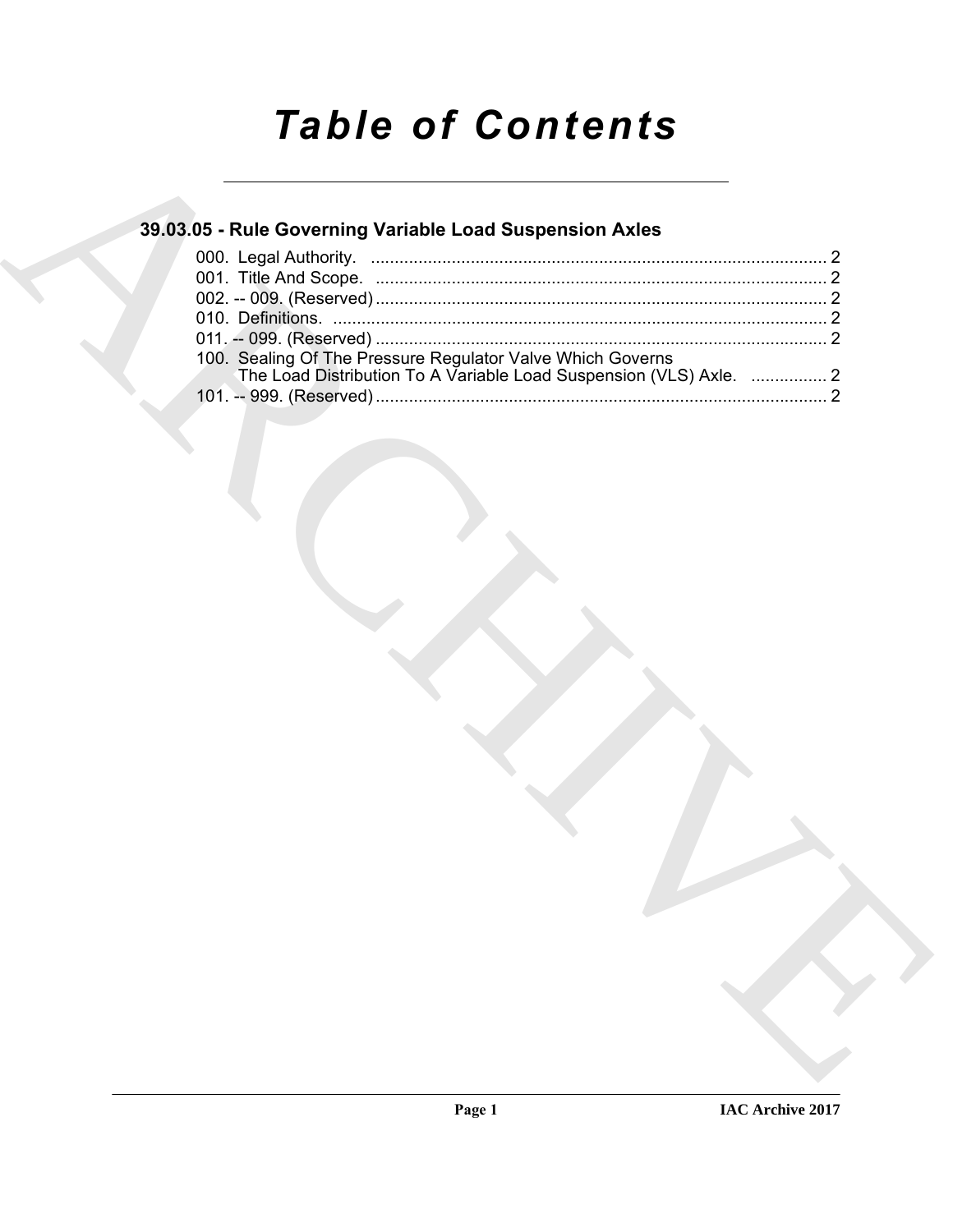#### **IDAPA 39 TITLE 03 CHAPTER 05**

#### **39.03.05 - RULE GOVERNING VARIABLE LOAD SUSPENSION AXLES**

#### <span id="page-1-1"></span><span id="page-1-0"></span>**000. LEGAL AUTHORITY.**

This Rule is adopted under authority of Sections 40-312 and 49-1001, Idaho Code. (6-30-95)

#### <span id="page-1-2"></span>**001. TITLE AND SCOPE.**

This Rule is necessary to protect the structural integrity of the bridges and pavements on the highways of this state and to implement certain requirements of Section 49-1001, Idaho Code with respect to variable load suspension axles. (6-30-95)  $\alpha$  axles.  $(6-30-95)$ 

#### <span id="page-1-3"></span>**002. -- 009. (RESERVED)**

#### <span id="page-1-8"></span><span id="page-1-4"></span>**010. DEFINITIONS.**

Refer to IDAPA 39.03.01, "Rules Governing Definitions," for definitions of the terms used in this Rule. In addition to those definitions, the following definitions apply only to this Rule and to Variable Load Suspension (VLS) axles.

 $(6-30-95)$ 

<span id="page-1-10"></span>**01. Fully Raised**. Fully raised means that the VLS axle is in an obvious raised position where the tires axle clear the roadway. (6-30-95) on such axle clear the roadway.

<span id="page-1-9"></span>**02. Fully Deployed**. Fully deployed means that the VLS axle is supporting a portion of the weight of d vehicle(s) as controlled by the preset pressure regulation device. (6-30-95) the loaded vehicle $(s)$  as controlled by the preset pressure regulation device.

<span id="page-1-11"></span>**03. Loaded Truck**. A truck or truck combination equipped with VLS axles shall be considered to be hauling a load when VLS axles need to be fully deployed to reduce loads on fixed axles and groups of axles which would otherwise exceed legally prescribed weight limits as set forth in Section 49-1001, Idaho Code. (6-30-95 would otherwise exceed legally prescribed weight limits as set forth in Section 49-1001, Idaho Code.

<span id="page-1-12"></span>**04. Pressure Regulator Valve Seal**. A device or system which provides assurance that the weight rne by a VLS axle is in accordance with a predetermined valve setting. (6-30-95) being borne by a VLS axle is in accordance with a predetermined valve setting.

#### <span id="page-1-5"></span>**011. -- 099. (RESERVED)**

#### <span id="page-1-13"></span><span id="page-1-6"></span>**100. SEALING OF THE PRESSURE REGULATOR VALVE WHICH GOVERNS THE LOAD DISTRIBUTION TO A VARIABLE LOAD SUSPENSION (VLS) AXLE.**

Section 49-1001, Idaho Code sets forth qualification criteria in order for a VLS axle to be included in the computation of gross vehicle or axle weight limits. One of those qualification requirements provides for the pressure regulator valve to be set and sealed by the owner of the vehicle. This Rule addresses the sealing requirement by allowing three alternatives. (6-30-95) alternatives. (6-30-95)

<span id="page-1-15"></span><span id="page-1-14"></span>**01. Locked Pressure Regulator Valve**. Under this alternative the pressure regulator valve must be adequately secured by means of a key lock, combination lock, lead seal lock or other mechanical device to preclude the vehicle operator from unauthorized adjustments of the pressure regulator valve. (6-30-95) the vehicle operator from unauthorized adjustments of the pressure regulator valve.

**33.03.05 - RULE GOVERNMO VARIABLE LOAD SUSPERSION AXLES<br>
(iii).** IF AN ARCHIVE COVERNMO VARIABLE LOAD SUSPERSION AXLES<br>
(iii). IF AN ARCHIVE COVERNMO VARIABLE LOAD SUSPERSION AXLES<br>
(iii). IF AN ARCHIVE COVERNMO VARIABLE **02. Permanently Mounted Plate (Seal) Adjacent to the Pressure Regulator Valve**. Under this alternative, the plate (seal) shall be located near the pressure regulator valve and be readily accessible and visible to enforcement and compliance personnel. The plate may be an integral part of the vehicle such as the frame. The plate shall be clearly embossed with the owner specified axle regulator pressure. More than one (1) pressure setting will be allowed to be shown on the plate provided that at each pressure setting, the plate also shows the corresponding VLS axle weight clearly embossed on the plate. The pressure gauge shall also be readily accessible and visible to enforcement and compliance personnel. (6-30-95)

<span id="page-1-16"></span>**03. Pre-Qualified VLS Axle**. VLS axles which have been pre-qualified as set forth in Section 49-1001 (6), Idaho Code and Rule 39.03.08 shall be considered to meet the requirements for sealing of the pressure regulator valve. Copies of the pre-qualification form $(s)$  shall be kept in the cab of the motor vehicle.

#### <span id="page-1-7"></span>**101. -- 999. (RESERVED)**

**Section 000 Page 2**